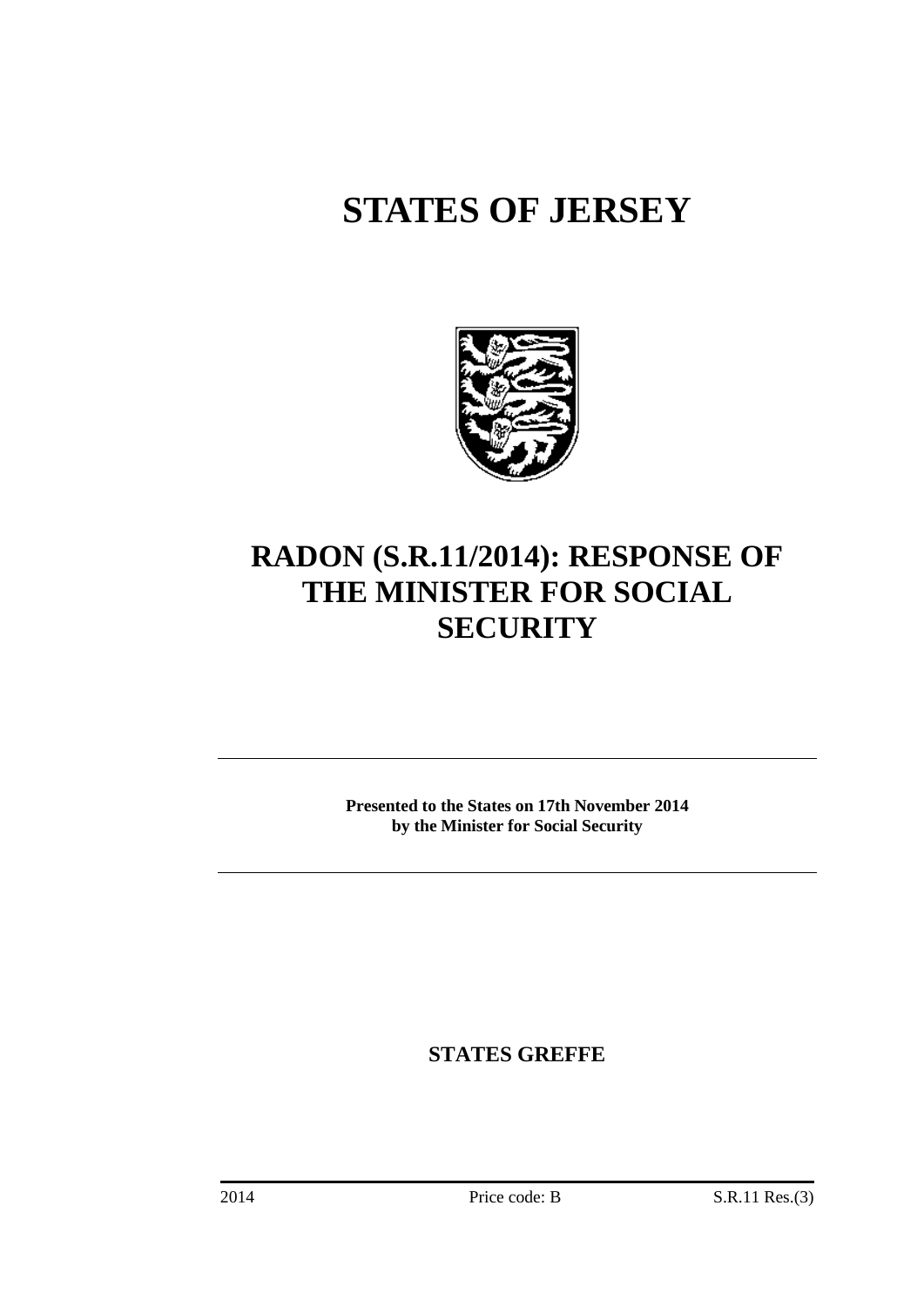### **RADON (S.R.11/2014): RESPONSE OF THE MINISTER FOR SOCIAL SECURITY**

**Ministerial Response to:** S.R.11/2014

**Review title:** Radon

**Scrutiny Panel:** Environment

#### **INTRODUCTION**

I welcome the Environment Scrutiny Panel's report on Radon and would thank the Panel for the opportunity to respond to its findings and recommendations.

In line with the Panel's terms of reference, this review primarily focused on the policies of the Ministers for Planning and Environment (P&E) and Health and Social Services (HSS) for dealing with radon gas in Jersey, with particular consideration given to the measures for controlling the risks of exposure to radon gas within the home.

Radon in workplaces was considered, to a limited degree, by the Panel, which falls within the scope of health and safety at work legislation administered by the Health and Safety Inspectorate (HSI) of the Social Security Department. My comments to the report are therefore limited to the findings and recommendations which would fall within the scope of health and safety at work legislation, and do not extend to the wider issues which would more properly fall within the remit of P&E and HSS.

As the Panel has acknowledged, the regulatory approach taken by the HSI in respect of radon in the workplace in Jersey (set out in the 'Work with Ionising Radiation: Approved Code of Practice') currently mirrors that adopted by the Health and Safety Executive (HSE) in the UK. The UK standards and approach continue to be monitored, and any changes would be considered within the local context and regulatory framework.

#### **FINDINGS**

| <b>Findings</b>                                                                                                                                                                                                                                                                                                                      | <b>Comments</b>                                                                                                                                                                                                                                                                                                                                                                                                                                                                          |  |  |
|--------------------------------------------------------------------------------------------------------------------------------------------------------------------------------------------------------------------------------------------------------------------------------------------------------------------------------------|------------------------------------------------------------------------------------------------------------------------------------------------------------------------------------------------------------------------------------------------------------------------------------------------------------------------------------------------------------------------------------------------------------------------------------------------------------------------------------------|--|--|
| Responsibility for radon in Jersey<br>is<br>shared between several<br>departments, with none taking a<br>lead on radon matters.<br>Perhaps partly as a result, very<br>little effort has been put into<br>investigating radon<br>levels,<br>following up survey findings or<br>making information on radon<br>more widely available. | It is acknowledged that several States<br>Departments have specific responsibilities<br>and/or obligations in respect of minimising<br>the potential exposure to radon gas in Jersey.<br>The extent of these obligations depends on the<br>legislation administered by the different<br>Departments, which means there is no single<br>lead with the powers and ability to address all<br>radon-related matters. Information and advice<br>on radon in Jersey is available on the States |  |  |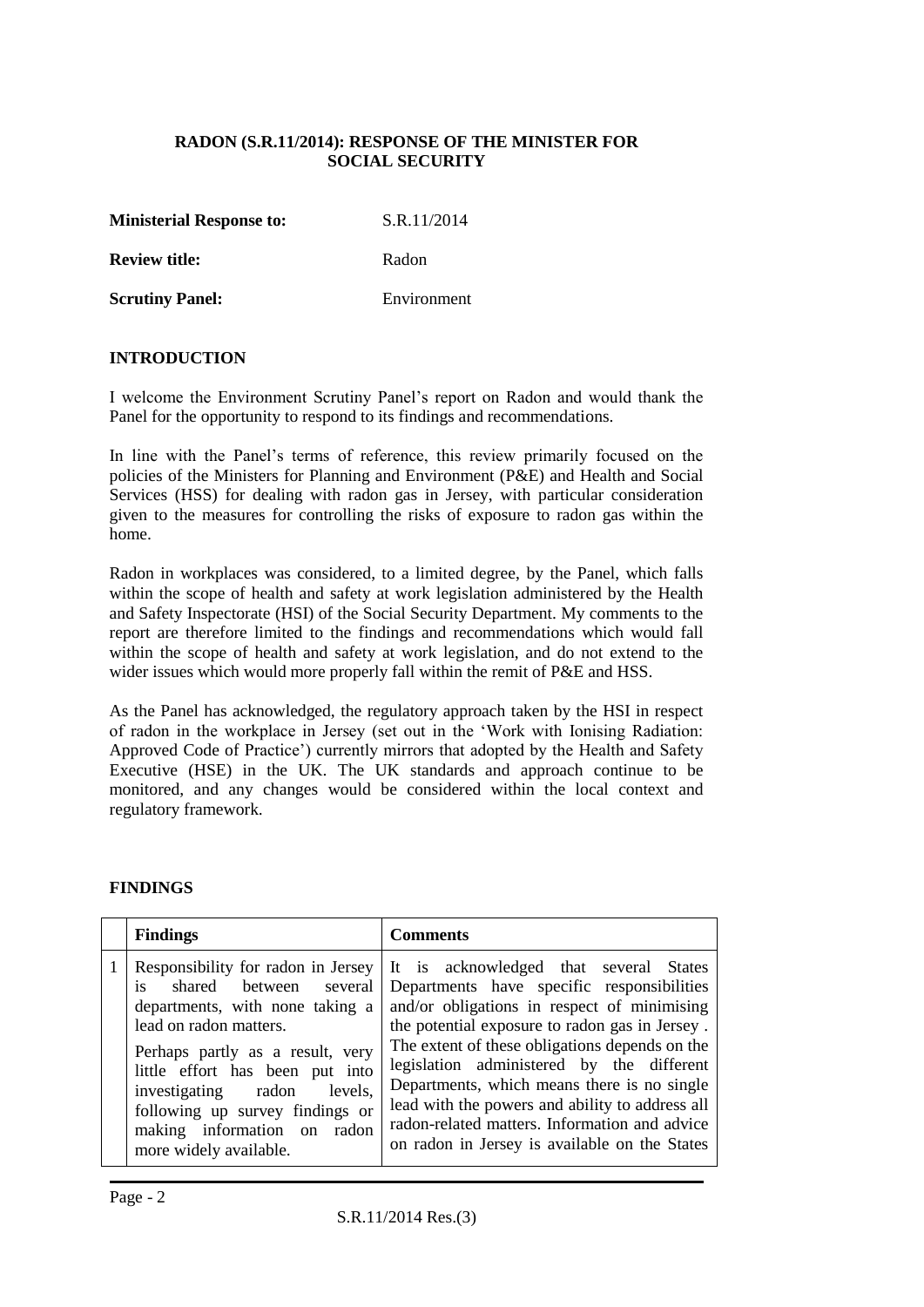|   | <b>Comments</b>                                                                                                                                                                                                                       |                                                                                                                                                                                                                                                                                                                                                                                                                                                                                                                                                                                                                                                                               |
|---|---------------------------------------------------------------------------------------------------------------------------------------------------------------------------------------------------------------------------------------|-------------------------------------------------------------------------------------------------------------------------------------------------------------------------------------------------------------------------------------------------------------------------------------------------------------------------------------------------------------------------------------------------------------------------------------------------------------------------------------------------------------------------------------------------------------------------------------------------------------------------------------------------------------------------------|
|   |                                                                                                                                                                                                                                       | website $-$<br>http://www.gov.je/Environment/ProtectingEn<br>vironment/Land/Contamination/Pages/Radon.<br>aspx                                                                                                                                                                                                                                                                                                                                                                                                                                                                                                                                                                |
| 2 | Despite consistent results showing<br>that many homes in Jersey are<br>likely to exceed guideline Target<br>and Action levels for radon this<br>information has not been fully<br>explained to the general public.                    | No specific comment as this falls outside the<br>remit of health and safety at work legislation,<br>however, relevant information and advice is<br>the<br>available<br><b>States</b><br>website<br>on<br>http://www.gov.je/Environment/ProtectingEn<br>vironment/Land/Contamination/Pages/Radon.<br>aspx                                                                                                                                                                                                                                                                                                                                                                      |
| 3 | There appears to be no consistent<br>message<br>to<br>encourage<br>all<br>householders<br>have<br>their<br>to<br>properties tested for radon, despite<br>this<br>being<br>the<br>amongst<br>recommendations of the<br>2012<br>report. | No specific comment as this falls outside the<br>remit of health and safety at work legislation,<br>however reference to the States website does<br>recommend that all buildings in Jersey are<br>tested for radon.                                                                                                                                                                                                                                                                                                                                                                                                                                                           |
| 4 | Surveys carried out since 1987<br>have been limited in scope and<br>number. Too few homes have<br>been tested to enable conclusive<br>results and the types of property<br>tested have been limited.                                  | No specific comment as this falls outside the<br>remit of health and safety at work legislation,<br>however, it is understood that all previous<br>surveys have identified that the whole Island<br>should be considered a radon affected area.                                                                                                                                                                                                                                                                                                                                                                                                                               |
| 5 | Measures for protecting<br>new<br>homes against radon since 1997<br>have not been followed up with<br>testing to ensure that they are<br>effective.                                                                                   | No comment as this falls outside the remit of<br>health and safety at work legislation.                                                                                                                                                                                                                                                                                                                                                                                                                                                                                                                                                                                       |
| 6 | New workplaces are not required<br>to be protected against radon,<br>which is inconsistent with bye-<br>laws for dwellings and would<br>be<br>a worthwhile<br>appear<br>to<br>precaution.                                             | Whilst the standard of protection required for<br>workplace<br>buildings<br>(and<br>the<br>new<br>inconsistency with bye-laws<br>for private<br>dwellings) falls outside the remit of health and<br>safety at work legislation, being a matter for<br>the Planning Department, it is noted that the<br>level of radon in the workplace at which the<br>IR ACoP comes into effect and employers are<br>required to take measures to restrict resulting<br>exposures (i.e. $400$ Bqm <sup>-3</sup> ) is considered<br>comparable to the action limit of $200$ Bqm <sup>-3</sup> in<br>homes. This is on the basis that most people<br>spend more time in the home than at work. |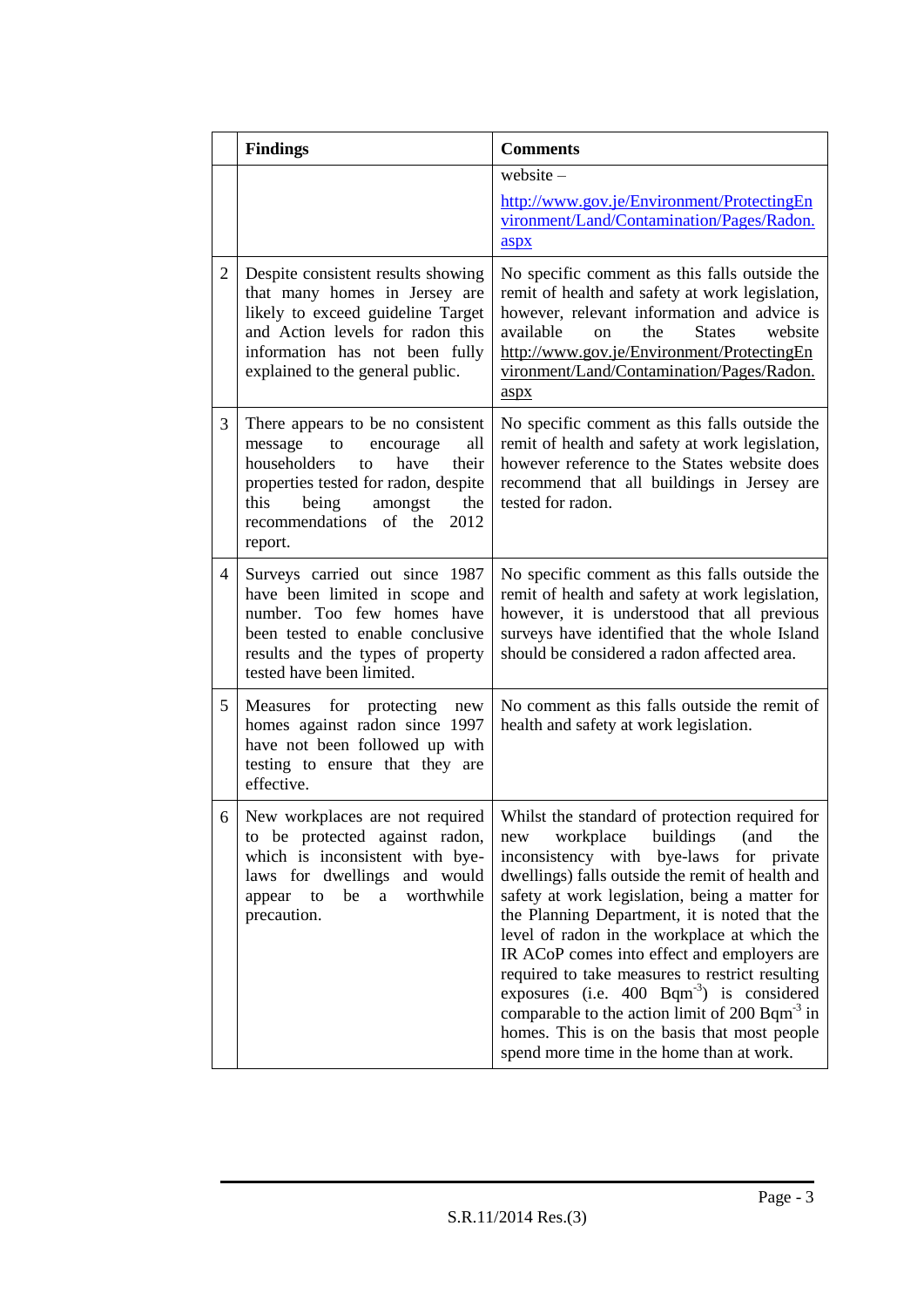|   | <b>Findings</b>                                                                                                                                                                                                                              | <b>Comments</b>                                                                         |
|---|----------------------------------------------------------------------------------------------------------------------------------------------------------------------------------------------------------------------------------------------|-----------------------------------------------------------------------------------------|
| 7 | No action appears to have been<br>taken to advise homeowners about<br>the possible presence of radon in<br>private water supplies, or to carry<br>out any testing to ascertain<br>whether or not this may be a<br>problem in specific areas. | No comment as this falls outside the remit of<br>health and safety at work legislation. |
| 8 | Potentially increased risks of<br>developing lung cancer associated<br>with prolonged exposure to high<br>levels of radon have not been<br>communicated adequately<br>to<br>homeowners, particularly those<br>who smoke and ex-smokers.      | No comment as this falls outside the remit of<br>health and safety at work legislation. |

# **RECOMMENDATIONS**

|              | <b>Recommendations</b>                                                                                                                                                                                                                                                                     | To                    | Accept/<br><b>Reject</b> | <b>Comments</b>                                                                                                                                                                                                                                                                                                                                                                                                                        | <b>Target date</b><br>of action/<br>completion |
|--------------|--------------------------------------------------------------------------------------------------------------------------------------------------------------------------------------------------------------------------------------------------------------------------------------------|-----------------------|--------------------------|----------------------------------------------------------------------------------------------------------------------------------------------------------------------------------------------------------------------------------------------------------------------------------------------------------------------------------------------------------------------------------------------------------------------------------------|------------------------------------------------|
| $\mathbf{1}$ | Information<br>about<br>radon<br>measurements in Jersey should<br>be brought together in a<br>consistent<br>format<br><i>(ideally)</i><br>the<br>representing<br>annual<br>average radon concentration)<br>enable<br>analyses<br>and<br>to<br>comparisons to be made.                      | P&E<br>H&SS<br>SocSec | Reject                   | The results of radon testing<br>are the property of the<br>property owner concerned<br>and there is no obligation to<br>report these to any Public<br>Authority. Information on<br>workplace<br>any<br>measurements obtained by<br>Inspector<br>exercising<br>an<br>their powers would be<br>subject to the restrictions on<br>disclosure of information<br>under Article 20 of the<br>Health and Safety at Work<br>(Jersey) Law 1989. |                                                |
| 2            | advice<br>should<br>Formal<br>be<br>published recommending that<br>all ground floor (or lower)<br>dwellings on Jersey should be<br>tested for radon and that<br>premises with annual average<br>indoor radon concentrations<br>above the appropriate Action<br>Level should be remediated. | P&E<br>H&SS           | Accept                   | No specific comment as<br>this falls outside the remit<br>of health and safety at work<br>legislation, however it is<br>noted that this advice is<br>already provided on the<br>States website.                                                                                                                                                                                                                                        |                                                |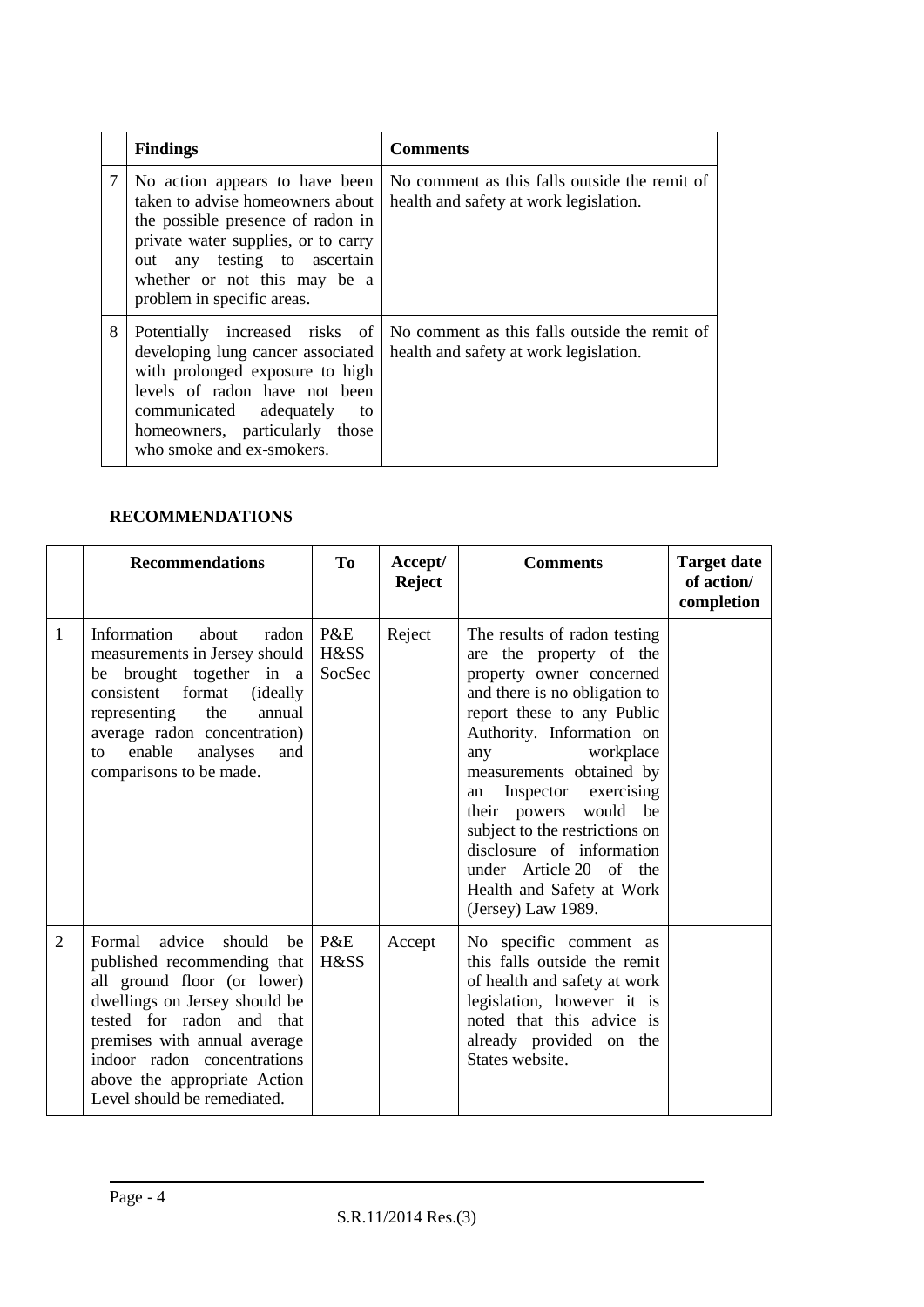|                | <b>Recommendations</b>                                                                                                                                                                                                                          | <b>To</b>             | Accept/<br><b>Reject</b>           | <b>Comments</b>                                                                                                                                                                                                                                                                                                                                                                                                                                                                  | <b>Target date</b><br>of action/<br>completion |
|----------------|-------------------------------------------------------------------------------------------------------------------------------------------------------------------------------------------------------------------------------------------------|-----------------------|------------------------------------|----------------------------------------------------------------------------------------------------------------------------------------------------------------------------------------------------------------------------------------------------------------------------------------------------------------------------------------------------------------------------------------------------------------------------------------------------------------------------------|------------------------------------------------|
| 3              | Discussions should be held<br>with the Jersey Law Society<br>regarding the possibility of<br>questions<br>including<br>about<br>radon in the conveyancing<br>process associated with the<br>sale and purchase of<br>all<br>buildings in Jersey. | P&E<br>H&SS           | Neither<br>accept<br>nor<br>reject | No comment as this falls<br>outside the remit of health<br>and<br>safety<br>work<br>at<br>legislation.                                                                                                                                                                                                                                                                                                                                                                           |                                                |
| $\overline{4}$ | Consideration should be given<br>to the benefits of applying in<br>Jersey, relevant aspects of the<br>radon related requirements<br>contained in the 2014 EU<br>Basic Safety Standards.                                                         | P&E<br>H&SS<br>SocSec | Accept                             | All EU member states have<br>until February<br>2018 to<br>achieve<br>the<br>required<br>standards. From the HSI<br>perspective, it is understood<br>that the main impact of the<br>2014 Standards on the UK<br>HSE will be an expectation<br>for increased enforcement<br>of workplace radon testing.<br>The value<br>of targeting<br>radon in the workplace in<br>Jersey will be considered<br>and prioritised in line with<br>the<br>normal<br>business<br>planning processes. | 2015                                           |
| 5              | The States should consider if<br>workplaces with high public<br>occupancy $(2,000)$ or more<br>hours per year) and schools<br>should use the protection<br>developed<br>for<br>standards<br>homes.                                              | P&E<br>H&SS<br>SocSec | Reject                             | Current HSE advice does<br>not indicate this as being<br>necessary, however<br>this<br>stance will continue to be<br>monitored.                                                                                                                                                                                                                                                                                                                                                  |                                                |
| 6              | Consideration should be given<br>to including radon protection<br>all new buildings and<br>to<br>extensions, refurbishments and<br>conversions.                                                                                                 | P&E                   |                                    | No specific comment as<br>this falls outside the remit<br>of health and safety at work<br>legislation,<br>but<br>would<br>appear to be a logical step.                                                                                                                                                                                                                                                                                                                           |                                                |
| $\tau$         | Consideration should be given<br>to amending the Building Bye-<br>Laws (Technical Document<br>Part 4) to clarify the level of<br>protection required.                                                                                           | P&E                   |                                    | No specific comment as<br>this falls outside the remit<br>of health and safety at work<br>legislation,<br>but<br>would<br>appear to be a logical step.                                                                                                                                                                                                                                                                                                                           |                                                |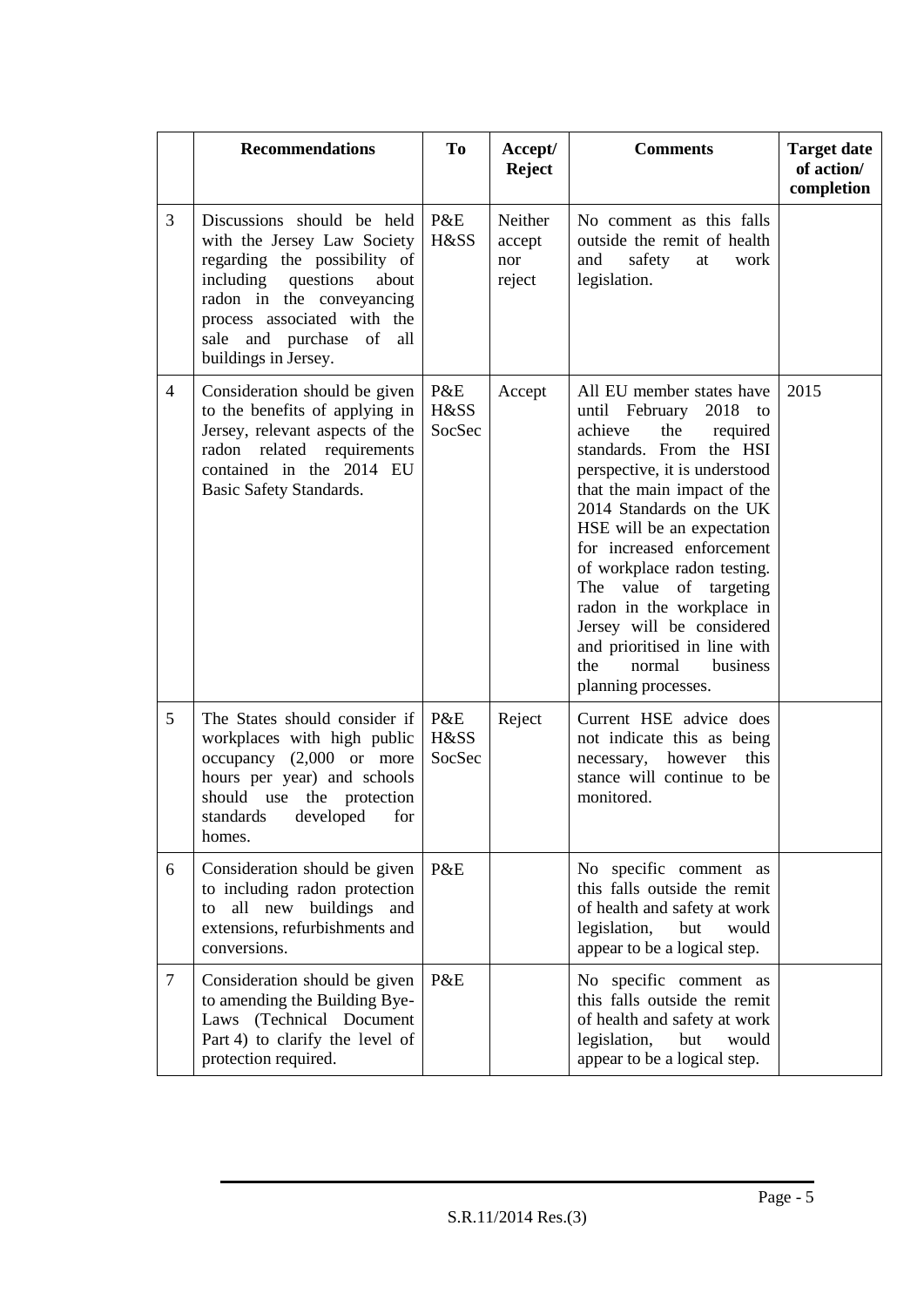|    | <b>Recommendations</b>                                                                                                                                                                                                                                                                                                      | To                    | Accept/<br><b>Reject</b>                        | <b>Comments</b>                                                                                                                                                                                                                                                                                                                                                                       | <b>Target date</b><br>of action/<br>completion |
|----|-----------------------------------------------------------------------------------------------------------------------------------------------------------------------------------------------------------------------------------------------------------------------------------------------------------------------------|-----------------------|-------------------------------------------------|---------------------------------------------------------------------------------------------------------------------------------------------------------------------------------------------------------------------------------------------------------------------------------------------------------------------------------------------------------------------------------------|------------------------------------------------|
| 8  | Consideration should be given<br>(depending on the outcome of<br>recommendation 6)<br>to<br>updating the reference<br>in<br>Technical Document Part 4 to<br>latest version of the<br>the<br><b>Building</b><br>Research<br>Establishment's<br>Report<br>BR211 2007 Edition.                                                 | P&E                   |                                                 | No specific comment as<br>this falls outside the remit<br>of health and safety at work<br>legislation,<br>would<br>but<br>appear to be a logical step.                                                                                                                                                                                                                                |                                                |
| 9  | The States should consider a<br>pilot programme to determine<br>if<br>radon<br>in<br>water is<br>a<br>significant source of exposure<br>in homes and workplaces.                                                                                                                                                            | P&E<br>H&SS<br>SocSec | Reject                                          | The potential health benefit<br>to employees from such a<br>programme<br>is<br>not<br>considered a proportionate<br>or effective use of the<br>limited resource of the HIS.                                                                                                                                                                                                           |                                                |
| 10 | The States should publish a<br>summary policy document on<br>radon<br>that<br>would<br>bring<br>together all aspects of radon<br>and the control of exposures to<br>the population of Jersey in one<br>document.<br>The<br>document<br>should<br>be<br>made<br>easily<br>available for distribution to all<br>stakeholders. | P&E<br>H&SS<br>SocSec | Accept                                          | The<br><b>States</b><br>website<br><sub>on</sub><br>Radon<br>addresses<br>this<br>recommendation in respect<br>of householders to a large<br>extent. Following liaison<br>with the Environmental<br>Health Dept. HSI<br>has<br>agreed to provide guidance<br>on workplace exposures to<br>add to the website.                                                                         | End 2014                                       |
| 11 | Detailed<br>radon<br>remedy<br>information should be made<br>available to all households<br>with test results above Target<br>levels, or on request. A list of<br>qualified builders and/or some<br>form of accreditation scheme<br>may also be advisable to guide<br>those needing remedial work.                          | P&E<br>H&SS           | Accept<br>first<br>sentence<br>Reject<br>second | No specific comment as<br>this falls outside the remit<br>of health and safety at work<br>legislation,<br>however<br>information on the first part<br>of this recommendation is<br>available<br>on<br>the<br><b>States</b><br>website on radon.<br>Neither the HSI or I are not<br>aware of any accreditation<br>scheme<br>for<br>contractors<br>carrying out radon remedial<br>work. |                                                |
| 12 | The Minister for Health and<br>Social Services should assume<br>overall responsibility for radon<br>protection measures in the<br>Island, assisting householders<br>advice<br>and<br>with<br>support<br>through<br>the<br>Environmental                                                                                     | P&E<br>H&SS<br>SocSec | Reject                                          | Whilst it is believed that<br>HSS should continue to<br>take the lead on the public<br>health risks of radon, and<br>provide advice and support<br>householders,<br>for<br>new<br>requirements<br>relating<br>to                                                                                                                                                                      |                                                |